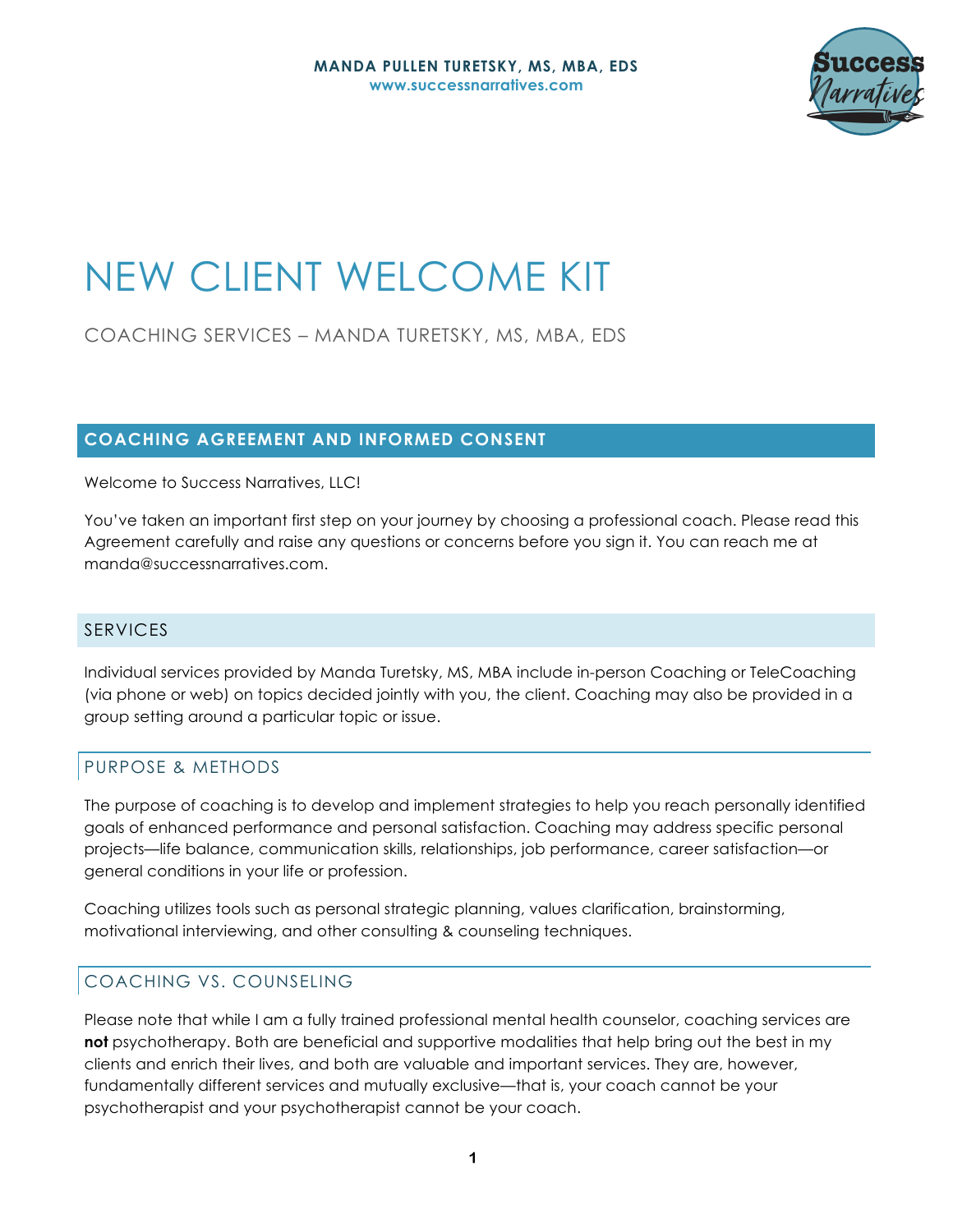

Although both coaching and psychotherapy use knowledge of human behavior, motivation, behavioral change, and interactive counseling techniques, there are major differences in the goals, focus, and level of professional responsibility.

The differences I consider most important in my practice are:

- Coaching is goal-oriented, active process, designed to address issues in which the client is ready and able to take an active role.
- Coaching is a less vulnerable and exploratory modality than psychotherapy, focused on action and skill-building rather than diagnosis, treatment, or deep understanding of psychological issues.
- While coaching can supplement psychotherapy (with communication between coach and therapist), coaching alone is NOT appropriate for the treatment of anxiety, depression, trauma, grief, PTSD, or other mental health disorders.
- Coaching may not be reimbursable by health insurance.

As your Coach, my job is to help you to take information and skills that you already have and (1) to make decisions about changes you would like to make (including a list of coaching targets/goals) (2) to develop a personal action plan for making those changes, (3) to implement your action plan and make the behavioral changes, and (4) to develop strategies to maintain the changes you have made. I will support, encourage, teach, and help you stay "on track" toward your goals.

You, as the Client, set the agenda for your coaching, and your success will depend on your willingness to define and take risks and try new approaches. You can expect your Coach to be honest and direct, asking straightforward questions and using challenging techniques to help you move forward. You are expected to evaluate your own progress, and if the coaching is not working as you wish, you should immediately inform me so we can both take steps to correct the problem. Like any human endeavor, coaching can involve feelings of distress and frustration that accompany the process of change. Coaching does not offer any guarantee of success.

For your safety and in accordance with my professional ethics, I will pause or terminate coaching if it appears that psychotherapy would better address the issues brought to coaching. If at any time during our work together, you feel that you would benefit from a more therapeutic relationship or a higher level of care, please let me know immediately and I will assist you with finding an appropriate psychotherapist.

# CONFIDENTIALITY

As your coach, I will protect the confidentiality of our sessions to the best of my legal ability. I will only release information about our work to others with your written permission, or if I am required to do so by a court order. There are some situations in which I am legally obligated to breach your confidentiality in order to protect you or others from harm, including (1) if I have information that indicates that a child or elderly or disabled person is being abused, I must report that to the appropriate state agency and (2) if a client is an imminent risk to him/herself or makes threats of imminent violence against another person, I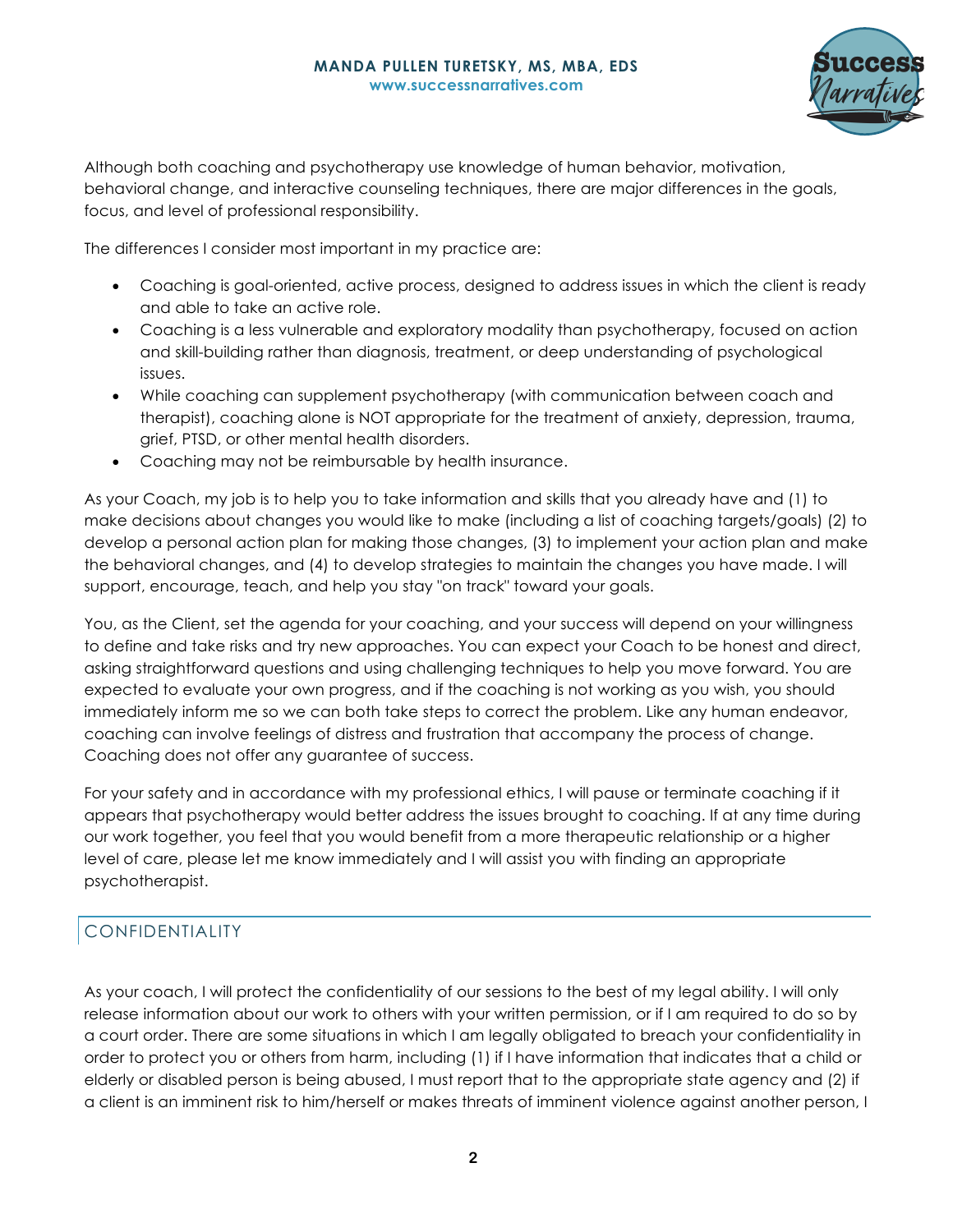

am required to take protective actions. These situations rarely occur in coaching practice, but if such a situation does occur, I will make every effort to discuss it with you before taking any action.

# THE COACHING RELATIONSHIP

While both psychotherapy and coaching relationships are supportive and positive, and can sometimes feel comfortable like a friendship, it is important to understand that they are not friendships in the traditional sense. The boundaries of the professional relationship are uniquely designed to create a safe, unfettered space for you, the client, to create positive change in your life. The benefits derived from the coaching relationship can be diluted or even counterproductive if these boundaries are not preserved.

Psychotherapists are discouraged by the Code of Ethics from forming or allowing "dual relationships" with clients (i.e. treating someone in therapy with whom the therapist has a previous or existing social or professional relationship outside of therapy). Among other things, this is for the protection of the client's confidentiality as well as the client's emotional safety within the therapeutic relationship and the community. The same principles apply to the coaching relationship.

*Exception for Career Coaching: since it is typically a less vulnerable and sensitive process, I sometimes make an exception to the dual relationships policy for career coaching. (For example, working with a former business contact to change careers or start a new business). In these cases, we will discuss the nature of our dual relationship at the outset of coaching, and determine the parameters of our coaching relationship carefully to delineate it from an existing social or professional relationship. Clients should be aware that the risks of incidental disclosure or discomfort may be higher when a dual relationship exists***.**

If you have any questions about the client-coach relationship, please ask me before our sessions begin.

## FEEDBACK

If, at any time, you feel that your needs are not being met or you are not getting what you want out of coaching, please tell me so we can discuss your needs and adjust your coaching program. We will continue to work on the goals that you define unless you want to stop, which we will do whenever you ask.

## ADMINISTRATIVE POLICIES

## LOCATION OF SERVICES

Coaching services are provided in three locations: (1) at my office, located at 1755 Woodstock Rd., Suite 200, Roswell, GA 30075, (2) online via Skype, GoToMeeting or another similar video client, or (3) via phone.

Some clients prefer the convenience of meeting in-person at another location, such as a coffee shop, the client's office, or another mutually agreeable location. This option is only available when my schedule allows, and generally is only offered on days when I am not in my Roswell office. When the option is available, client will pay a minimum of one hour travel time plus mileage in addition to each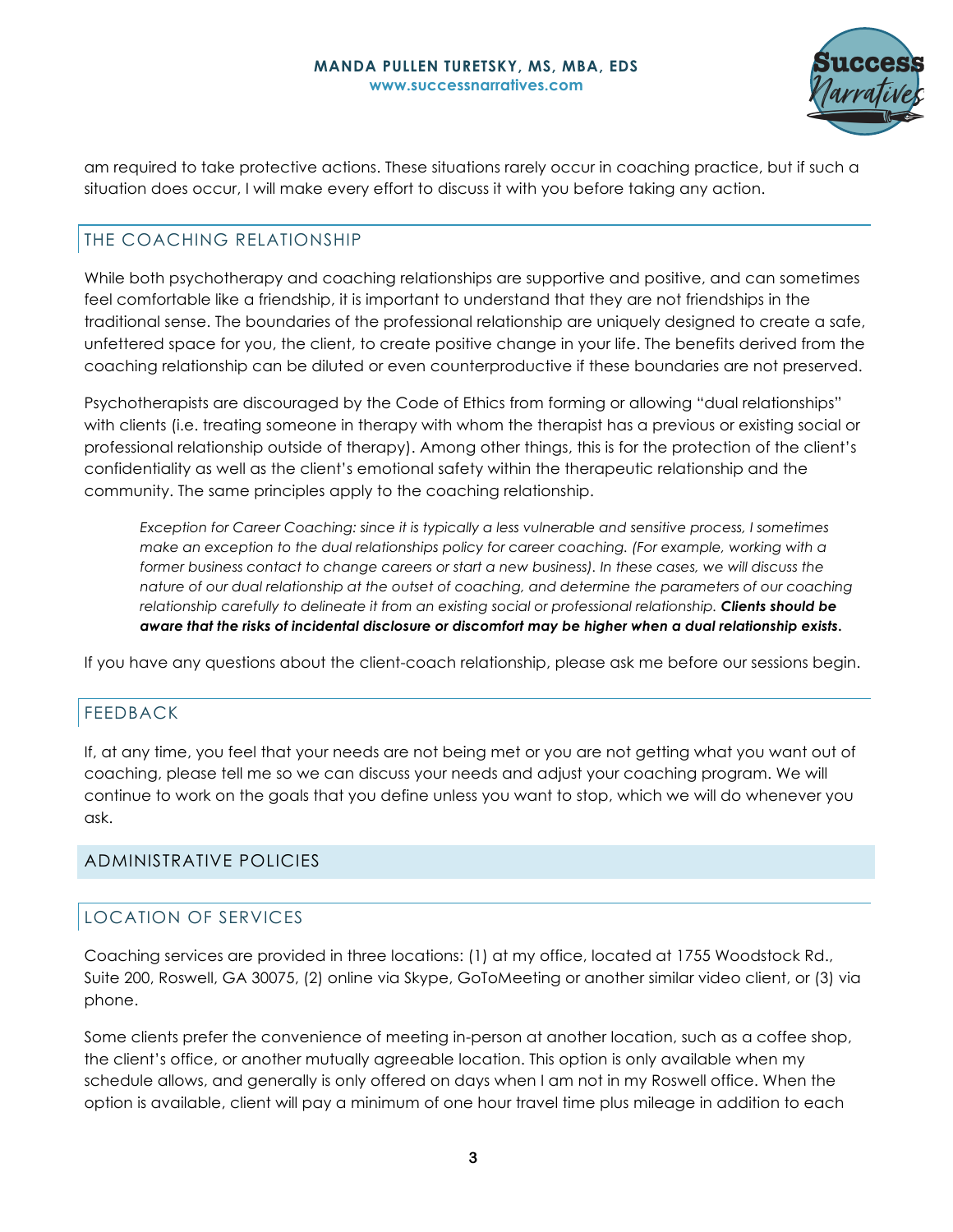

session fee. I encourage clients who are considering a public meeting place to consider carefully the issues of confidentiality (which cannot be guaranteed in any public setting) and other potential repercussions of meeting in public. I strongly discourage this practice when coaching revolves around any sensitive employment or personal issues.

# PAYMENTS & FINANCIAL POLICIES

Standard coaching fees are set at \$120 per 50-minute call or meeting. Shorter, check-in only sessions (20 minutes or less by phone, or check-in via email) must be arranged in advance, and are billed at \$45 per 20 minutes or per email interaction. When relevant, travel time is billed at \$50 per hour, and mileage is billed at \$0.55/mile, plus any incurred travel expenses. The fee for each session will be due at the beginning of the session. I accept cash, personal checks and most major credit cards in person, as well as credit cards or bank transfer via PayPal.

**ALL** clients agree to keep a valid credit card on file with Success Narratives, LLC, which may be charged for sessions if desired. **This card will also be charged to cover cancellation fees for any missed sessions not canceled within 24 hours**. Please note that there is a \$35 fee for returned checks, and that any amount incurred due to a returned check will be automatically charged to the credit card on file.

Any changes to these financial procedures must be mutually agreed upon in writing.

# SCHEDULING

Coaching is scheduled at the mutual convenience of the Coach and the Client. The day and time for the next meeting or call will be scheduled at the close of each coaching session. Clients may also request appointments by leaving a message or via email at manda@successnarratives.com. Please wait for a reply to confirm.

**Cancellations:** In the event that you are unable to keep an appointment, please notify me at least 24 hours in advance. If such advance notice is not received, you will be financially responsible for the session you missed, charged to the card on file. Repeated cancellations without adequate notice will be brought up as a topic for discussion in coaching, and if not remedied, may be cause for termination of coaching services.

# LEGAL RISKS, RIGHTS & DISCLAIMERS

## RISKS TO THE CLIENT

All helping relationships come with inherent risks along with potential rewards. If at any time you feel unsafe or vulnerable to crisis, **please call 911 or go to your local emergency room**. You may also contact the **Georgia Crisis and Access Line at 1-800-715-4225**.

Every effort will be made to maintain the confidentiality of our coaching relationship and the content or our sessions. However, it is impossible to fully protect the confidentiality of information that is transmitted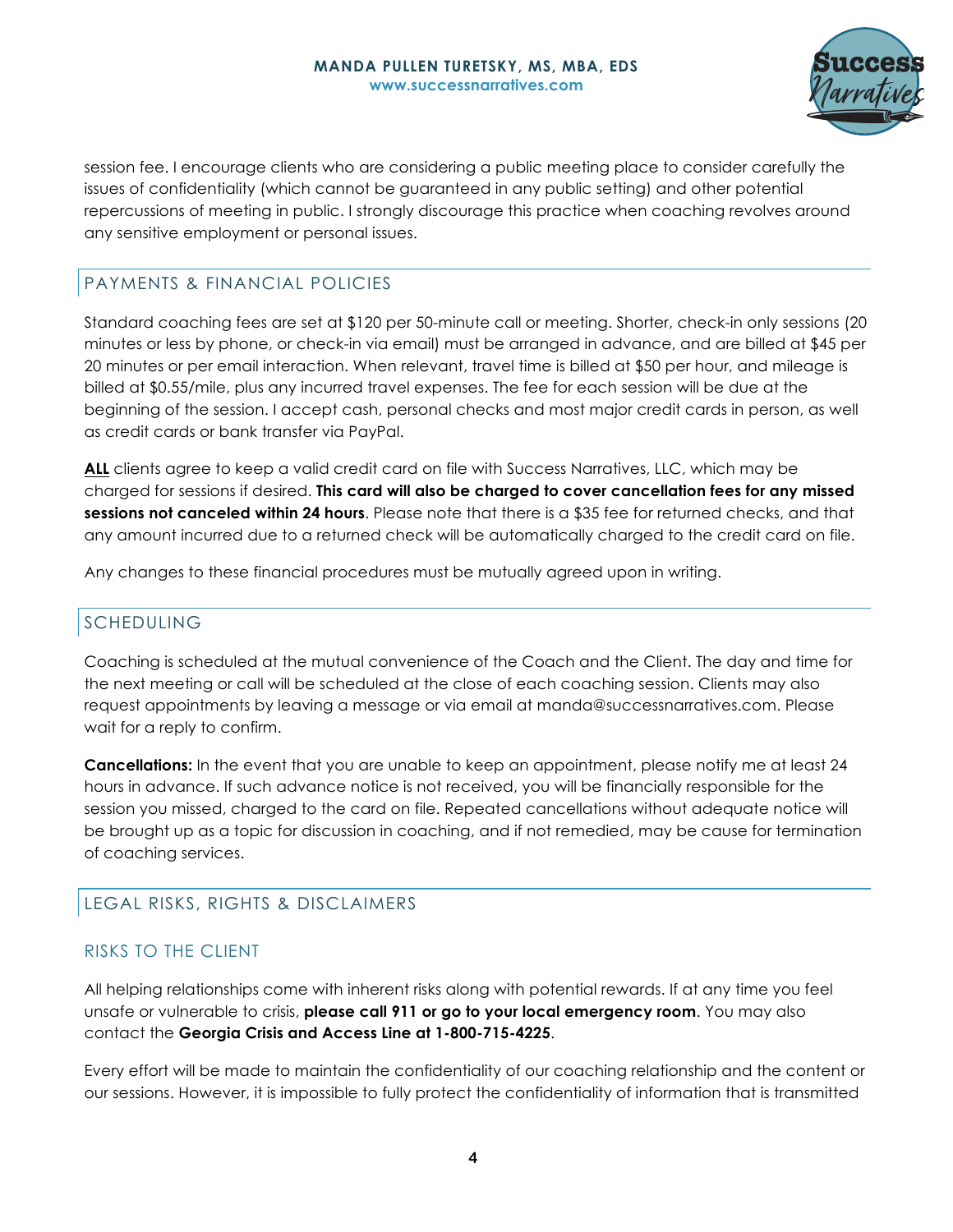

electronically. This is particularly true of email and information stored on computers connected to the internet (unless you utilize encryption and other forms of security protection), and if you use a cordless or cell phone, someone with a scanner could hear you talk. I encourage clients to be mindful of the information they send via electronic means and reserve sensitive information for in-person meetings.

Public meeting spaces: Occasionally I work with clients who prefer to meet in a public space such as a coffee shop or their place of employment. Please note that meeting in a public place jeopardizes any confidentiality

## MUTUAL NONDISCLOSURE

The Coach and Client mutually recognize that they may discuss future plans, goals, personal relationships, and other private information. The Coach will not voluntarily communicate the Client's information to a third party. In order to honor and protect the Coach's intellectual property, the Client likewise agrees not to disclose or communicate information about the Coach's practice, materials, or methods to any third parties. This includes photocopying worksheets or other materials without written permission, sharing those materials with others (with or without remuneration) and/or posting such information online.

# DISPUTE RESOLUTION

Conflict is a natural part of the human experience. Sometimes minor disagreements between a client and coach can be an opportunity to explore communication styles and build skills in a safe environment (for example, to practice assertiveness skills by expressing your needs politely and firmly to your coach). Regular or substantive conflict, however, may be a sign of poor fit in the coaching relationship, or a need for more elevated care. In such cases, we will work together to determine the best strategy for us both.

In the extremely rare circumstance that a dispute cannot be resolved between us, both parties agree that dispute—including any controversy or claim arising out of or relating to this contract, or the breach thereof—shall be resolved by arbitration administered by the International Centre for Dispute Resolution in accordance with its International Arbitration Rules. The location of said arbitration will be Fulton County, Georgia, United States.

## SIGNATURE

Your signature below indicates that you have read and understood the **Coaching Agreement and Informed Consent** and agree to abide by its terms. Client Printed Name: \_\_\_\_\_\_\_\_\_\_\_\_\_\_\_\_\_\_\_\_\_\_\_\_\_\_\_\_\_\_\_\_\_\_\_\_ Date: \_\_\_\_\_\_\_\_\_\_\_\_ Client Signature: (If Applicable) Parent's or Legal Guardian's Name: \_\_\_\_\_\_\_\_\_\_\_\_\_\_\_\_\_\_\_\_\_\_\_\_\_\_\_\_\_ Date: \_\_\_\_\_\_\_\_\_\_\_\_

Parent's or Legal Guardian's Signature: \_\_\_\_\_\_\_\_\_\_\_\_\_\_\_\_\_\_\_\_\_\_\_\_\_\_\_\_\_\_\_\_\_\_\_\_\_\_\_\_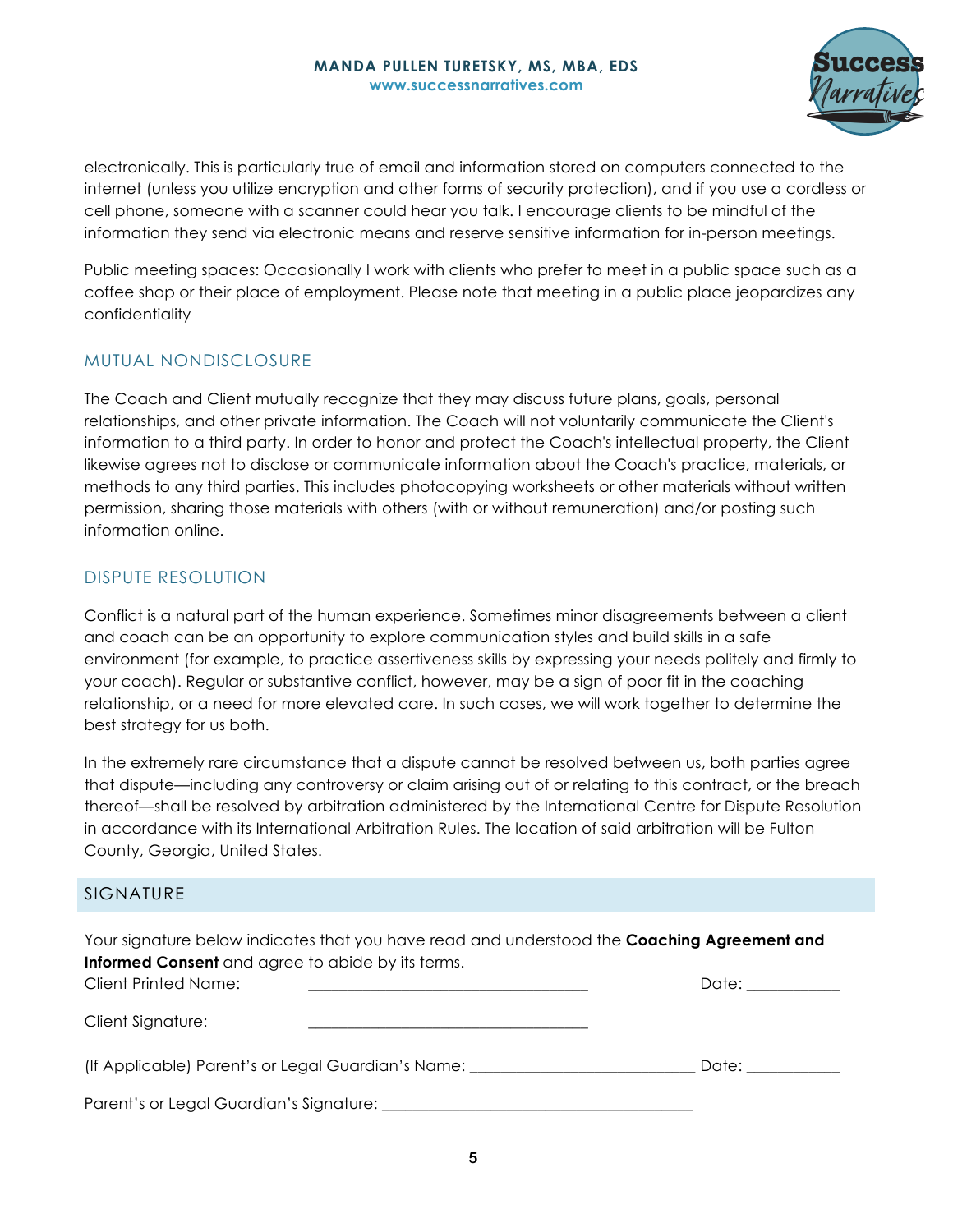

# **CLIENT NOTIFICATION OF PRIVACY RIGHTS**

The Health Insurance Portability and Accountability Act (HIPAA) affords client protections related to the electronic transmission of data ("the transaction rules"), the keeping and use of client records ("privacy rules"), and storage and access to health care records ("the security rules"). HIPAA applies to all health care providers, including mental health care. Providers and health care agencies throughout the country are now required to provide clients a notification of their privacy rights as it relates to their health care records.

Please visit this link to read this important document:

http://www.successnarratives.com/uploads/1/2/1/8/121837136/hipaa\_privacy\_protection\_notice\_-\_success\_narratives.pdf

Clients may access this privacy protection policy at any time by following the link above, or by requesting a paper copy in the office.

In mental health care, confidentiality and privacy are central to the success of the relationship and as such, I will do all I can to protect the privacy of your mental health records. If you have any questions about this document, please do not hesitate to ask me for further clarification.

By law, I am required to secure your signature indicating you have received the Privacy Protection Notice Document. Thank you for your thoughtful consideration of these matters.

Manda P. Turetsky, MS, MBA, EdS

I, \_\_\_\_\_\_\_\_\_\_\_\_\_\_\_\_\_\_\_\_\_\_\_\_\_\_\_\_\_\_\_\_\_\_\_\_\_\_\_\_\_\_\_\_\_\_\_\_, understand and have been provided a copy of the Client Notification of Privacy Rights Document which provides a detailed description of the potential uses and disclosures of my protected health information, as well as my rights on these matters. I understand I have the right to review this document before signing this acknowledgment form.

| Client Signature or Parent if Minor or Legal Charge |  | Date |
|-----------------------------------------------------|--|------|
|                                                     |  |      |

If Legal Charge, describe representative authority: \_\_\_\_\_\_\_\_\_\_\_\_\_\_\_\_\_\_\_\_\_\_\_\_\_\_\_\_

\_\_\_\_\_\_\_\_\_\_\_\_\_\_\_\_\_\_\_\_\_\_\_\_\_\_\_\_\_\_\_\_\_\_\_\_\_\_\_\_\_\_\_\_\_\_ \_\_\_\_\_\_\_\_\_\_\_\_\_\_\_\_\_\_\_\_\_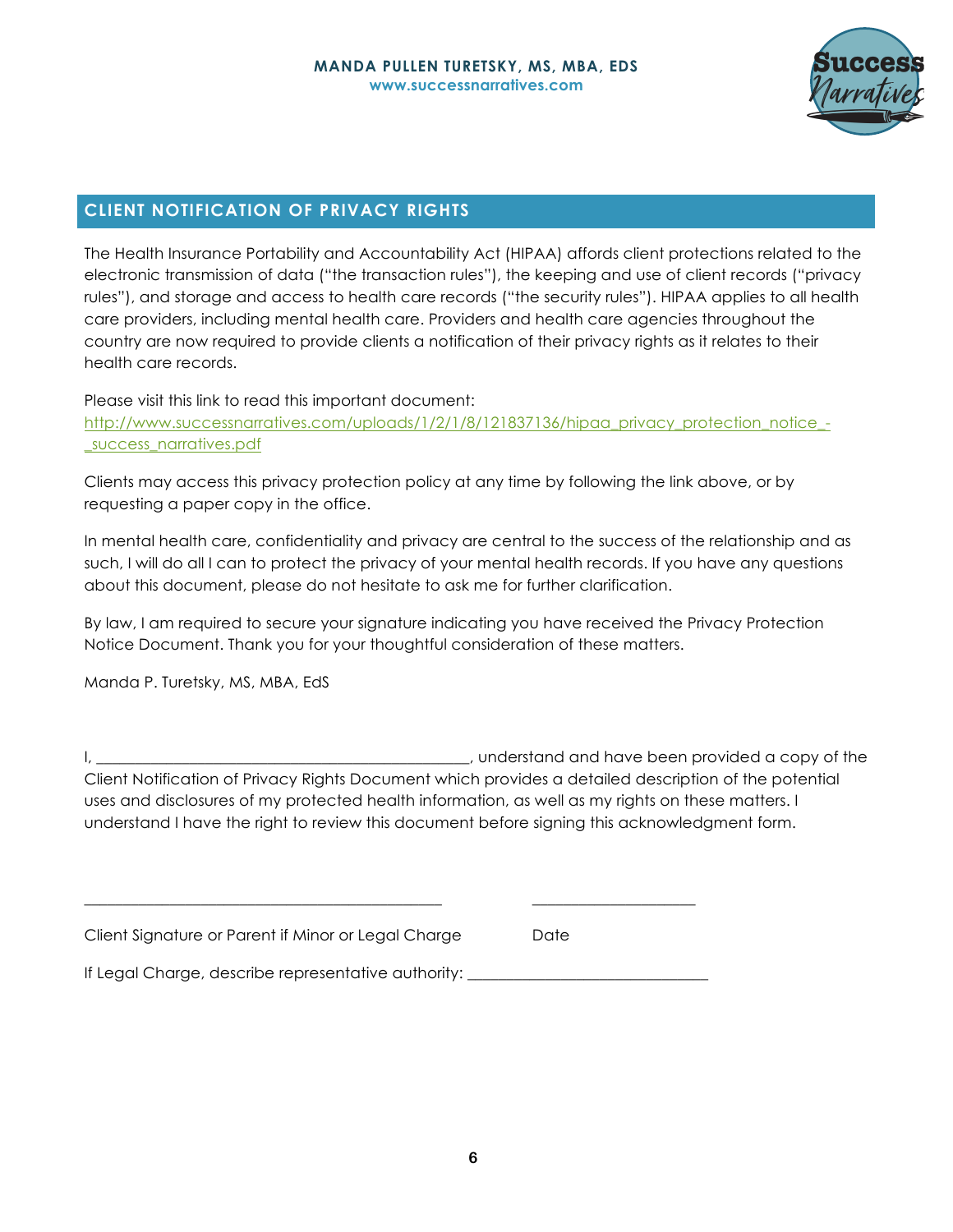

# **NEW CLIENT INFORMATION – COACHING ONLY**

| Today's Date      | Preferred Name | Preferred Pronoun(s)__________ |
|-------------------|----------------|--------------------------------|
| Full (Legal) Name |                | Date of Birth                  |
| Home Address      | Citv           | 7in                            |

May I send information to this address? Yes No

If No, please provide an address where information can be mailed:

|                   |               | May I contact you at this #? |           |                  |
|-------------------|---------------|------------------------------|-----------|------------------|
| <b>Phone Type</b> | <b>Number</b> | <b>Yes</b>                   | <b>No</b> | <b>Disguised</b> |
| Mobile            |               |                              |           |                  |
| Work              |               |                              |           |                  |
| Home              |               |                              |           |                  |

 $\_$  , and the set of the set of the set of the set of the set of the set of the set of the set of the set of the set of the set of the set of the set of the set of the set of the set of the set of the set of the set of th

Person to notify in case of emergency \_\_\_\_\_\_\_\_\_\_\_\_\_\_\_\_\_\_\_\_\_\_\_\_\_\_\_\_\_\_\_\_\_\_\_\_ Phone \_\_\_\_\_\_\_\_\_\_\_\_\_\_\_\_\_\_\_\_

*I will only contact this person if I believe it is a life or death emergency.* **Please provide your signature to**  indicate that I may do so: **with any letter and indicate** that I may do so:

How did you hear about Success Narratives?

## HEALTH CONTEXT

Please explain any significant medical issues, recent life changes, family or career concerns that might impact your coaching: \_\_\_\_\_\_\_\_\_\_\_\_\_\_\_\_\_\_\_\_\_\_\_\_\_\_\_\_\_\_\_\_\_\_\_\_\_\_\_\_\_\_\_\_\_\_\_\_\_\_\_\_\_\_\_\_\_\_\_\_\_\_\_\_\_\_\_\_\_\_\_\_\_\_\_\_\_\_\_\_\_\_\_\_\_\_\_\_\_\_\_\_\_\_\_\_\_\_\_\_

|                  | Do you smoke or use tobacco?  | Yes    | No.       | If yes, how much per day?                                                                           |      |
|------------------|-------------------------------|--------|-----------|-----------------------------------------------------------------------------------------------------|------|
|                  | Do you consume caffeine?      | Yes.   | <b>No</b> | If yes, how much per day?                                                                           |      |
|                  | Do you drink alcohol?         | Yes:   | No.       | How much_______ per day /week / month?                                                              |      |
|                  | Do you use any illicit drugs? | Yes    | <b>No</b> | If yes, which?                                                                                      |      |
| Do you exercise? |                               | Yes:   | No.       | If yes, how often?                                                                                  | Have |
|                  |                               |        |           | you ever talked with a professional coach or mental health professional before today?<br>No.<br>Yes |      |
| If yes:          | Date(s)                       | Reason |           |                                                                                                     |      |

 $\_$  , and the set of the set of the set of the set of the set of the set of the set of the set of the set of the set of the set of the set of the set of the set of the set of the set of the set of the set of the set of th \_\_\_\_\_\_\_\_\_\_\_\_\_\_\_\_\_\_\_\_\_\_\_\_\_\_\_\_\_\_\_\_\_\_\_\_\_\_\_\_\_\_\_\_\_\_\_\_\_\_\_\_\_\_\_\_\_\_\_\_\_\_\_\_\_\_\_\_\_\_\_\_\_\_\_\_\_\_\_\_\_\_\_\_\_\_\_\_\_\_\_\_\_\_\_\_\_\_\_\_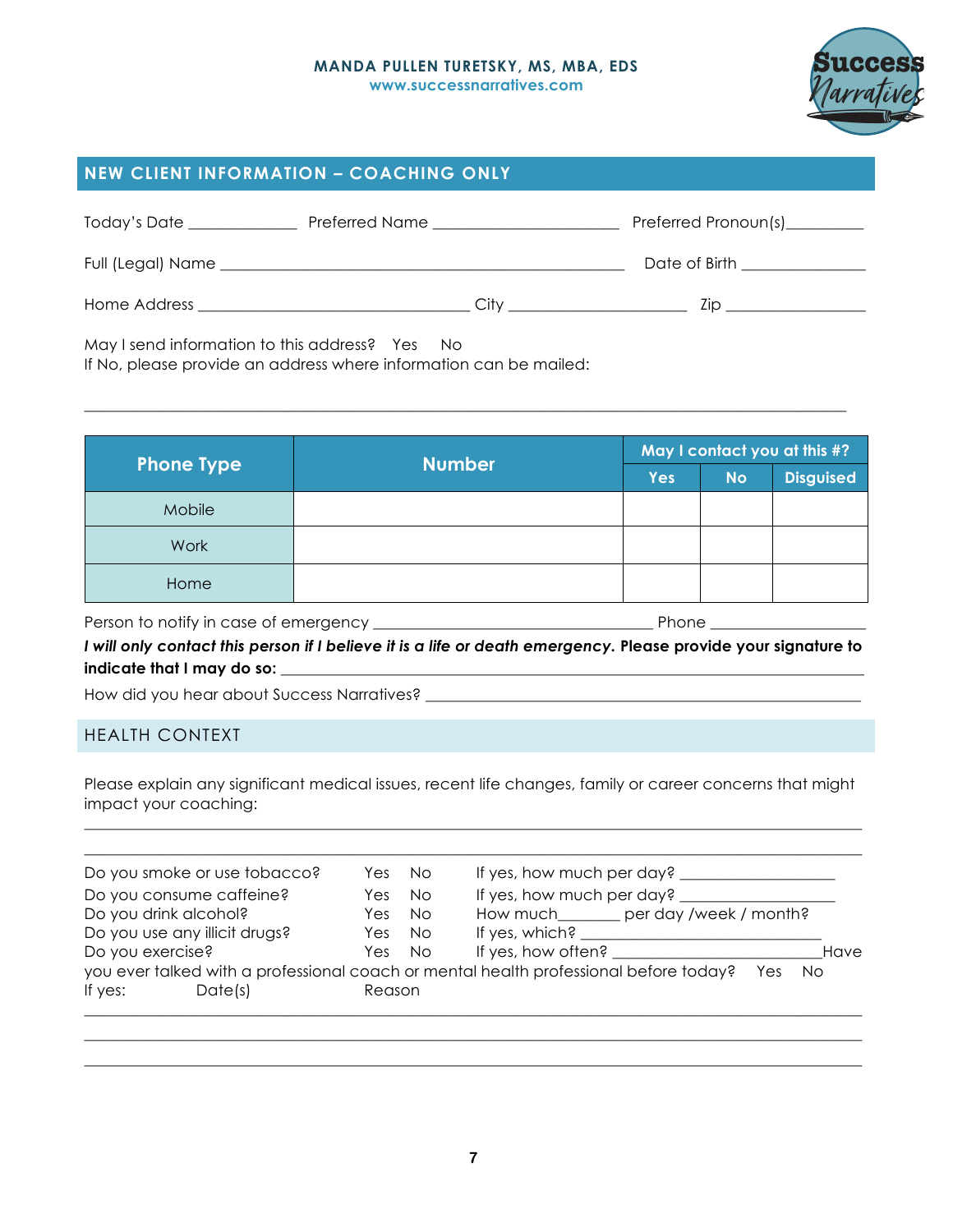\_\_\_\_\_\_\_\_\_\_\_\_\_\_\_\_\_\_\_\_\_\_\_\_\_\_\_\_\_\_\_\_\_\_\_\_\_\_\_\_\_\_\_\_\_\_\_\_\_\_\_\_\_\_\_\_\_\_\_\_\_\_\_\_\_\_\_\_\_\_\_\_\_\_\_\_\_\_\_\_\_\_\_\_\_\_\_\_\_\_\_\_\_\_\_\_

\_\_\_\_\_\_\_\_\_\_\_\_\_\_\_\_\_\_\_\_\_\_\_\_\_\_\_\_\_\_\_\_\_\_\_\_\_\_\_\_\_\_\_\_\_\_\_\_\_\_\_\_\_\_\_\_\_\_\_\_\_\_\_\_\_\_\_\_\_\_\_\_\_\_\_\_\_\_\_\_\_\_\_\_\_\_\_\_\_\_\_\_\_\_\_\_

\_\_\_\_\_\_\_\_\_\_\_\_\_\_\_\_\_\_\_\_\_\_\_\_\_\_\_\_\_\_\_\_\_\_\_\_\_\_\_\_\_\_\_\_\_\_\_\_\_\_\_\_\_\_\_\_\_\_\_\_\_\_\_\_\_\_\_\_\_\_\_\_\_\_\_\_\_\_\_\_\_\_\_\_\_\_\_\_\_\_\_\_\_\_\_\_



# GOALS & STRATEGIES

What are your primary goals for coaching?

What do you see as your strengths?

| What strategies are you already employing (or have you previously tried) to make progress toward your |  |
|-------------------------------------------------------------------------------------------------------|--|
| goals?                                                                                                |  |

 $\_$  ,  $\_$  ,  $\_$  ,  $\_$  ,  $\_$  ,  $\_$  ,  $\_$  ,  $\_$  ,  $\_$  ,  $\_$  ,  $\_$  ,  $\_$  ,  $\_$  ,  $\_$  ,  $\_$  ,  $\_$  ,  $\_$  ,  $\_$  ,  $\_$  ,  $\_$  ,  $\_$  ,  $\_$  ,  $\_$  ,  $\_$  ,  $\_$  ,  $\_$  ,  $\_$  ,  $\_$  ,  $\_$  ,  $\_$  ,  $\_$  ,  $\_$  ,  $\_$  ,  $\_$  ,  $\_$  ,  $\_$  ,  $\_$  ,

 $\_$  ,  $\_$  ,  $\_$  ,  $\_$  ,  $\_$  ,  $\_$  ,  $\_$  ,  $\_$  ,  $\_$  ,  $\_$  ,  $\_$  ,  $\_$  ,  $\_$  ,  $\_$  ,  $\_$  ,  $\_$  ,  $\_$  ,  $\_$  ,  $\_$  ,  $\_$  ,  $\_$  ,  $\_$  ,  $\_$  ,  $\_$  ,  $\_$  ,  $\_$  ,  $\_$  ,  $\_$  ,  $\_$  ,  $\_$  ,  $\_$  ,  $\_$  ,  $\_$  ,  $\_$  ,  $\_$  ,  $\_$  ,  $\_$  ,

 $\_$  ,  $\_$  ,  $\_$  ,  $\_$  ,  $\_$  ,  $\_$  ,  $\_$  ,  $\_$  ,  $\_$  ,  $\_$  ,  $\_$  ,  $\_$  ,  $\_$  ,  $\_$  ,  $\_$  ,  $\_$  ,  $\_$  ,  $\_$  ,  $\_$  ,  $\_$  ,  $\_$  ,  $\_$  ,  $\_$  ,  $\_$  ,  $\_$  ,  $\_$  ,  $\_$  ,  $\_$  ,  $\_$  ,  $\_$  ,  $\_$  ,  $\_$  ,  $\_$  ,  $\_$  ,  $\_$  ,  $\_$  ,  $\_$  ,

| Do you typically learn best by? |          |         |                                                                  |                                                                                                   |                     |
|---------------------------------|----------|---------|------------------------------------------------------------------|---------------------------------------------------------------------------------------------------|---------------------|
|                                 |          |         |                                                                  | $\Box$ Reading $\Box$ Visual Presentations $\Box$ Listening $\Box$ Conversation $\Box$ Activities | Role Play<br>$\Box$ |
|                                 |          |         | How many sessions do you plan to invest in the coaching process? |                                                                                                   |                     |
| $1 - 5$                         | $6 - 10$ | $11-20$ | $20+$                                                            | I don't know                                                                                      |                     |
| <b>CAREER CONTEXT</b>           |          |         |                                                                  |                                                                                                   |                     |
|                                 |          |         | Education Level Completed __________________________________     |                                                                                                   |                     |
| <b>Current Occupation</b>       |          |         |                                                                  |                                                                                                   |                     |
| <b>Current Employer</b>         |          |         |                                                                  |                                                                                                   |                     |

\_\_\_\_\_\_\_\_\_\_\_\_\_\_\_\_\_\_\_\_\_\_\_\_\_\_\_\_\_\_\_\_\_\_\_\_\_\_\_\_\_\_\_\_\_\_\_\_\_\_\_\_\_\_\_\_\_\_\_\_\_\_\_\_\_\_\_\_\_\_\_\_\_\_\_\_\_\_\_\_\_\_\_\_\_\_\_\_\_\_\_\_\_\_\_\_\_\_\_\_